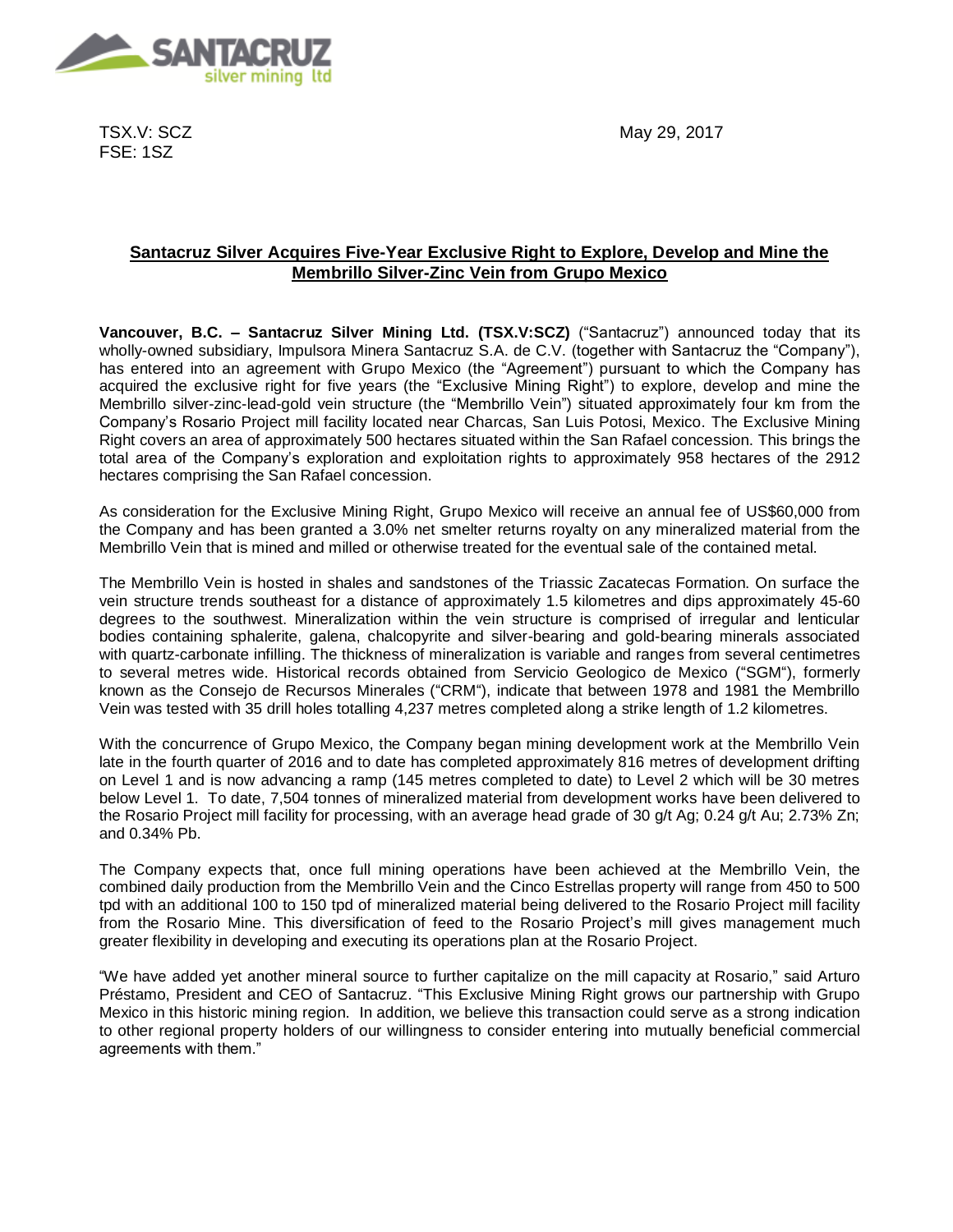

### **Sampling and laboratory**

The reported head grades have been estimated from assay results of samples collected from stockpiles of mined mineralized material. Blanks, standards and duplicate control samples were not utilized in the sampling procedure.

Samples collected from Membrillo Vein are assayed at the Rosario laboratory, which is owned and operated by Santacruz. The Rosario laboratory is designed to serve the mining operations at the Rosario project. It is not independent of the Company and is not ISO certified. Samples are prepared by drying, crushing, rifle splitting and pulverizing to less than 75 microns passing 200 mesh. Samples are analyzed by three-acid digestion and atomic absorption spectrometry. Gold and silver are further analyzed by fire assay with gravimetric finish.

## **Qualified persons**

The technical information contained in this news release has been reviewed and approved by Van Phu Bui, B.Sc., P. Geo., who is independent of the Company and a "qualified person" under National Instrument 43- 101.

# **About Santacruz Silver Mining Ltd.**

Santacruz is a Mexican focused silver company with two producing silver projects (the Rosario project and milling facility, including the Cinco Estrellas property and the Membrillo Vein, and the right to operate the Veta Grande silver project and milling facility); and three exploration properties including the Gavilanes property, Minillas property and Zacatecas properties, including the Panuco deposit. The Company is managed by a technical team of professionals with proven track records in developing, operating and discovering silver mines in Mexico. Our corporate objective is to become a mid-tier silver producer.

'signed'

Arturo Préstamo Elizondo, President, Chief Executive Officer and Director

For further information please contact:

Neil MacRae Santacruz Silver Mining Ltd. Email: [info@santacruzsilver.com](mailto:infonmacrae@santacruzsilver.com) Telephone: (604) 569-1609

*Neither the TSX Venture Exchange nor its Regulation Services Provider (as that term is defined in the policies of the TSX Venture Exchange) accepts responsibility for the adequacy or accuracy of this release.* 

### *Forward looking information*

*Certain statements contained in this news release including planned production levels constitute "forwardlooking information" as such term is used in applicable Canadian securities laws. Forward-looking information is based on plans, expectations and estimates of management at the date the information is provided and is subject to certain factors and assumptions. In making the forward-looking statements included in this news*  release, the Company has applied several material assumptions, including, but not limited to, that the *Company's financial condition and development plans do not change as a result of unforeseen events, that third party ore to be milled by the Company has properties consistent with management's expectations, that the Company obtains all required regulatory approvals, and that future metal prices and the demand and market outlook for metals remains stable or improves. Forward-looking information is subject to a variety of*